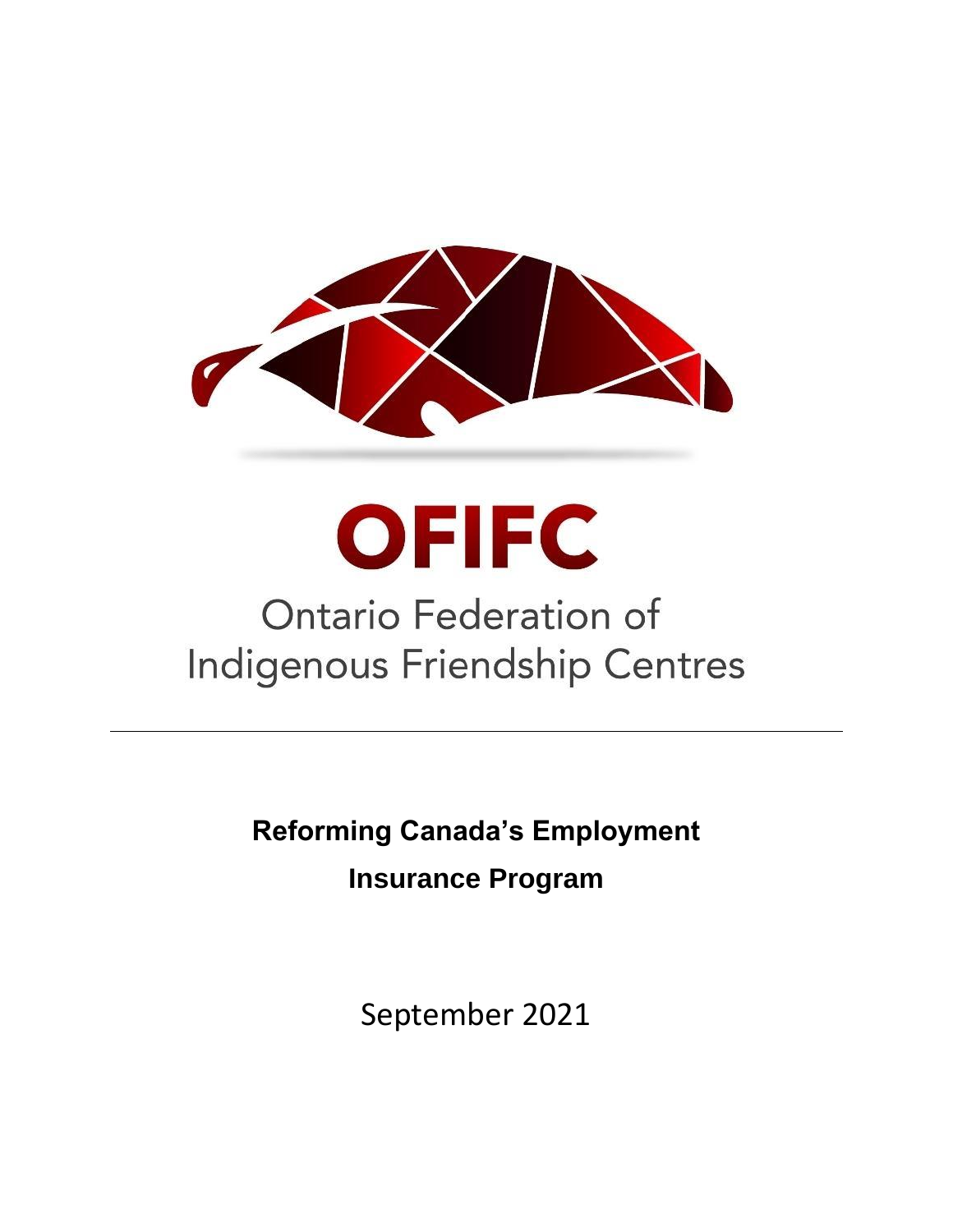# About the Ontario Federation of Indigenous Friendship Centres

Founded in 1971, the Ontario Federation of Indigenous Friendship Centres (OFIFC) works to support, advocate for, and build the capacity of member Friendship Centres across Ontario.

Emerging from a nation-wide, grass-roots movement dating back to the 1950's, Friendship Centres are community hubs where Indigenous people living in towns, cities, and urban centres can access culturally-based and culturally-appropriate programs and services every day. Today, Friendship Centres are dynamic hubs of economic and social convergence that create space for Indigenous communities to thrive. Friendship Centres are idea incubators for young Indigenous people attaining their education and employment goals, they are sites of cultural resurgence for Indigenous families who want to raise their children to be proud of who they are, and they are safe havens for Indigenous community members requiring supports.

In Ontario more than 85 per cent of Indigenous people live in cities, towns, and rural areas. The OFIFC is the largest urban Indigenous service network in the province supporting this vibrant, diverse, and quickly growing population through programs and initiatives that span justice, health, family support, long-term care, healing and wellness, employment and training, education, research, and more.

Friendship Centres receive their mandate from their communities, and they are inclusive of all Indigenous people – First Nation, Status/Non-Status, Métis, Inuit, and those who self-identify as Indigenous.

### **Introduction**

The OFIFC welcomes the opportunity to provide feedback into the current Employment Insurance (EI) program, recognising that the system as it currently is, does not adequately meet the needs of urban Indigenous communities in Ontario. This submission will focus on the OFIFC's perspectives about how to create greater access of supports for urban Indigenous people in Ontario. However, it is important to state that minor amendments to a system that has been in place for over eighty years will not sufficiently fix Canada's fragmented and insufficient social safety net, of which the EI program is a major component. While respecting the scope of the current consultation process, the OFIFC recommends that the federal government launch full public consultation to support the overhaul and modernisation of Canada's social net, grounded within understandings of gender-based analysis and reconciliation that acknowledges the lived realities of urban Indigenous people.

### **Background**

The Employment Insurance (EI) program is a federal insurance-based program that began in 1940 and is a major component of Canada's social safety net. The EI program

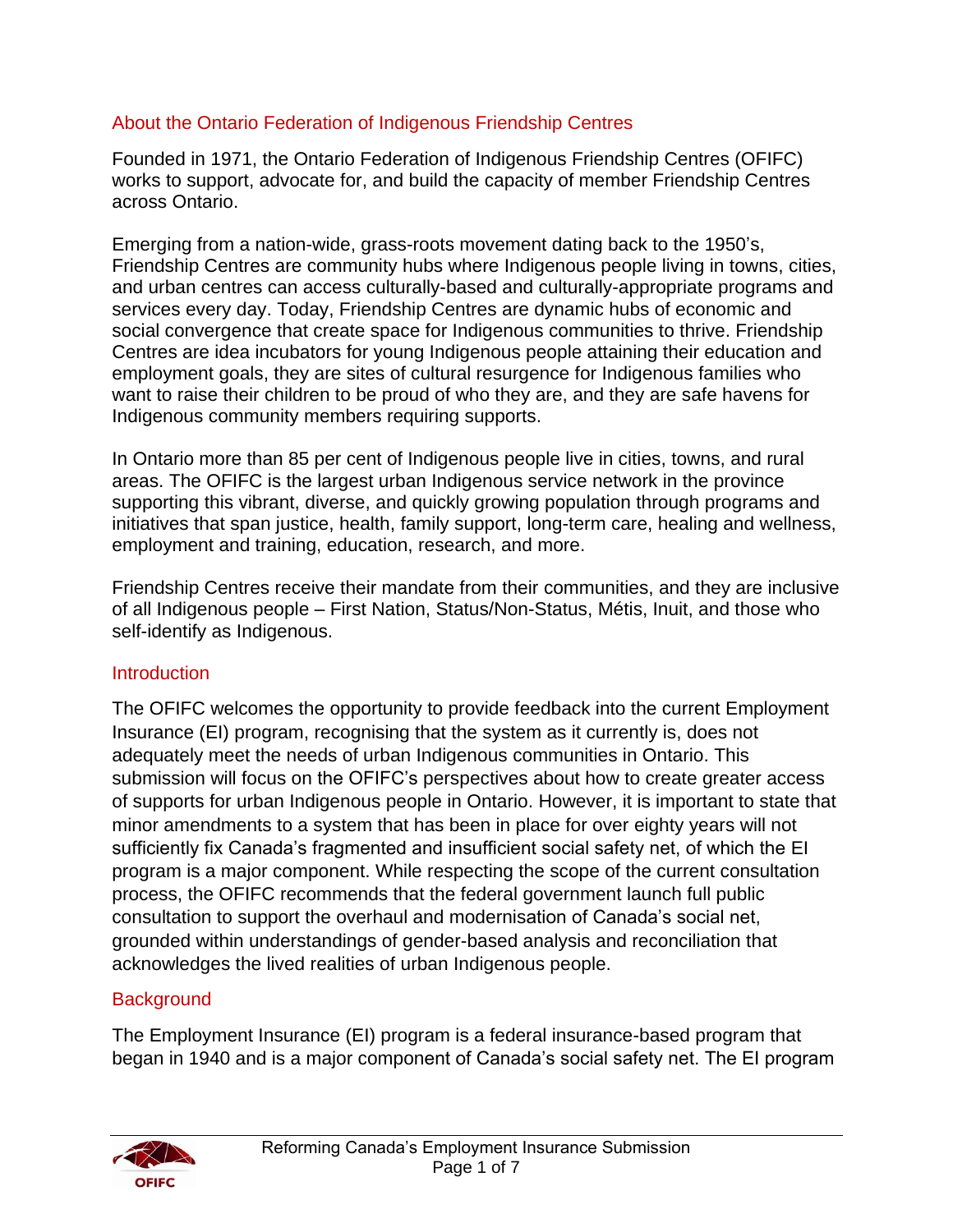has multiple components, comprising temporary income supports to supplement job loss and life events, as well as employment programs and services.<sup>1</sup>

The OFIFC is an Indigenous Skills and Employment Training Program (ISETP) agreement holder, funded by Employment and Social Development Canada (ESDC) and managed by Service Canada. The ISETP, which launched in April 2019, is designed to support community economic development of Indigenous communities, to foster lifelong learning and skills development, and to support clients moving through the education-to-employment continuum. Prior to the ISETP, the OFIFC administered the Aboriginal Skills Employment and Training Strategy (ASETS).

Through the Apatisiwin program, the OFIFC administers ISETP funding to twenty-seven Friendship Centres and urban Indigenous delivery sites in Ontario. It is through this administration that the OFIFC and Friendship Centres primarily interact with the EI program.

# Apatisiwin Program

Apatisiwin offers employment and training services to urban Indigenous people through funded and non-funded interventions. Interventions are defined as an action plan activity, within a specific timeframe, co-developed by a client and an Employment Counsellor or Youth Employment Counsellor, intended to assist a client to enter the workforce, stay in school, return to school, or to obtain and/or maintain employment. By participating in the Apatisiwin program, clients improve their employability as they learn new skills and have access to labour force and training resources and opportunities.

# Intervention Funding Streams:

Apatisiwin uses two streams of federal funding to cover the costs of funded interventions.

- 1. Employment Insurance (EI); and
- 2. Consolidated Revenue Fund (CRF).

EI Funds are available to EI eligible clients. Eligibility includes (but are not limited to), those who:

- Have an active EI claim or are Eligible for an EI Claim;
- Have accessed EI in the past five (5) years; and
- Have paid into EI Premiums for the last 5 of 10 years.

Clients who can access EI intervention funds must have a history of employment in Ontario or in another province or territory. CRF intervention funds are available to any eligible client regardless of their past work history.

<sup>&</sup>lt;sup>1</sup> Report of the Standing Committee on Human Resources, Skills and Social Development and the Status of Persons with Disabilities., *Modernizing the Employment Insurance Program* (June 2021), pg. 1.

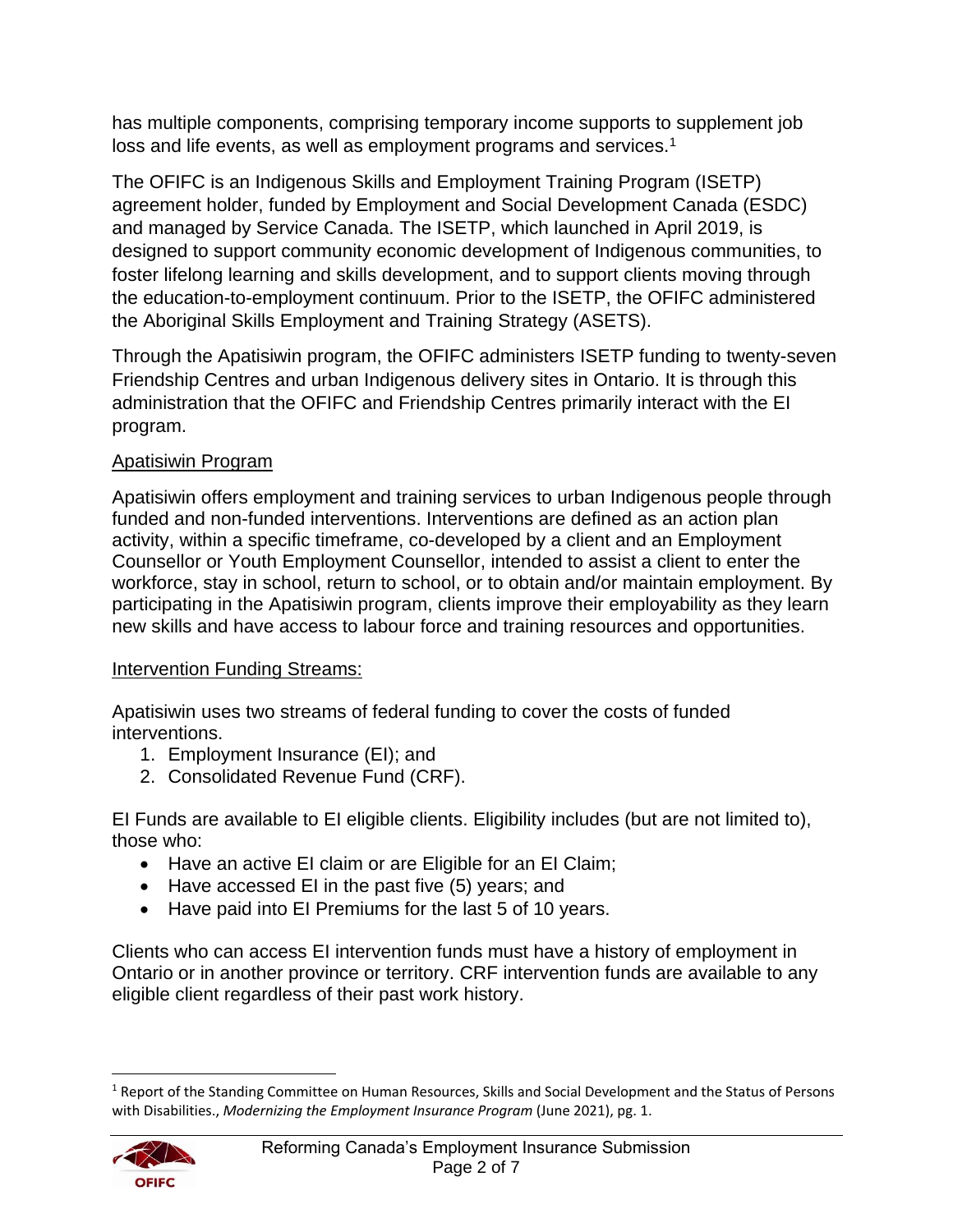# Analysis

## EI Impacts on ISETPS

The Apatisiwin program is one of the OFIFC's largest programs and through ISETP administration, the program has flexibility including ten-year agreements and a breadth of eligible activities that adapt and support locally identified employment and training needs for urban Indigenous people in Ontario.

However, greater acknowledgement of the realities of the employment experiences of urban Indigenous clients is required, understanding that although clients live in towns and cities, the employment opportunities available are still greatly impacted by racism, structural and systemic barriers and inadequate gaps in education and employment. Given this understanding, CRF funding is vital to supporting Apatisiwin clients who are not EI eligible. CRF funding provides Friendship Centres with the flexibility to focus on employment and training needs that are locally identified, culturally informed and responsive to local labour markets, regardless of EI eligibility.

For example, Apatisiwin currently supports a number of Friendship Centres in the implementation of the Urban Indigenous Homeward Bound Program, which is an education to employment program with wrap-around housing and income supports for sole-parent Indigenous mothers. Through a partnership between Apatisiwin sites and the Ontario Aboriginal Housing Services, a Property Maintenance Program has also been established. This partnership is in response to providing employment and training supports outside of formal post-secondary institutions. Flexibility outside of EI eligibility supports innovative employment projects like these, and enhances grassroots initiatives currently in development, such as employment opportunities which support traditional food production and harvesting activities taking place in a number of Friendship Centres.

### Access

Given the history of colonisation of Indigenous people and forced participation within capitalist economies, while being violently removed from their land and resources, 2 reconciliation and trauma-informed practices must be foundational to conceptualising access to EI. Through gender-segregated manual training at residential schools, to agriculture policies and regulations that impacted fishing and hunting, Indigenous people have had their work conditions continually regulated by the state. Additionally, while Indigenous people participated in early wage labour opportunities, they were systematically pushed out because of the influx of settlers.<sup>3</sup> Due to colonial policies and legislation, the state has actively severed Indigenous communities economic resilience

 $3$  Ibid, 162.



<sup>2</sup> Camfield, David. 'Settler Colonialism and Labour Studies in Canada A Preliminary Report. *Journal of Canadian Labour Studies.* (2019)83. pg. 152.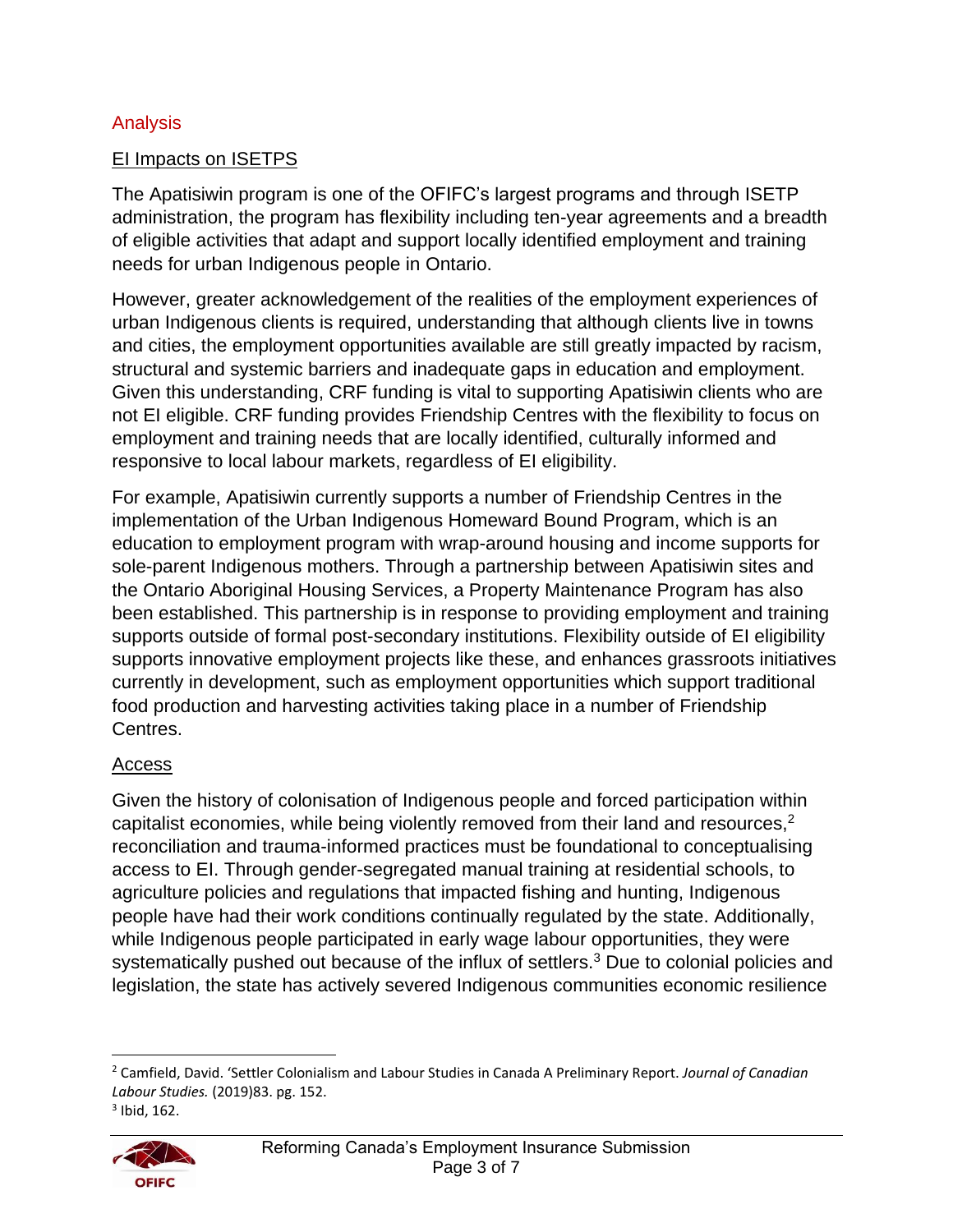which has led to decades of inequitable access to education and labour market opportunities, thereby impacting EI eligibility.

By creating greater flexibility within the list of valid reasons for separation as well as mechanisms for flexibility of the number of insurable hours needed to qualify for EI, there will be greater access for vulnerable and precarious workers.<sup>4</sup> The ways in which the EI program provides financial assistance also creates disparities amongst claimants and the rules to determine eligibility have not gone through substantial reforms since the early 1970's. The "EI entitlement matrix" determines who qualifies, for how much and for how long. However, this varies by region, dependent on regional unemployment.<sup>5</sup> While the system was built this way to support seasonal unemployment and varying regional labour markets, it has and continues to create inequitable access to income supports.

# Service delivery

Friendship Centres report that individuals are often not aware if they are eligible claimants and what supports are available to them through the EI system. In order to ensure that eligible claimants are fully aware of all supports available, frontline staff must be knowledgeable and trauma-informed to support urban Indigenous individuals.

# Life Events

All non-regular benefit rates and eligibility timelines should be increased to enhance stability for unemployed individuals, with a particular focus on sickness benefits and maternity/parental leaves. Through the COVID-19 pandemic we have seen the imperative need for paid sick days and sick leave across the country, with interim federal benefits such as the Canadian Emergency Response Benefit (CERB) and the Canadian Recovery Benefit (CRB) supplementing obvious gaps within the current EI system. Notably, the Minister of Employment, Workforce Development and Disability Inclusion's 2019 mandate letter called for extending EI sickness benefits from 15 to 26 weeks, as well as introducing 15 week leave for adoptive parents.<sup>6</sup>

Sickness, maternity and parental leaves should all be increased in terms of benefits rates and eligibility timelines. The current hybrid approach of supports with vast discrepancies amongst private and public employers, provincial and territorial governments and the EI system create disparities amongst Canadians and continue to perpetuate cycles of poverty for marginalised communities. Greater access to EI benefits will support the foundation for the creation of a guaranteed annual livable income for all Canadians, including Indigenous people to meet all social and economic needs. This is in direct alignment with the Call for Justice 4.5 of the National Inquiry into

<sup>6</sup> Report of the Standing Committee on Human Resources, Skills and Social Development and the Status of Persons with Disabilities., *Modernizing the Employment Insurance Program* (June 2021), pg. 13.



<sup>4</sup> Report of the Standing Committee on Human Resources, Skills and Social Development and the Status of Persons with Disabilities., *Modernizing the Employment Insurance Program* (June 2021), pg. 3.

<sup>5</sup> Gray, David and Philip Leonard. 2020. *Mind the Gap: Running Out of Employment Insurance Benefits*. IRPP Study 81. Montreal: Institute for research on Public Policy.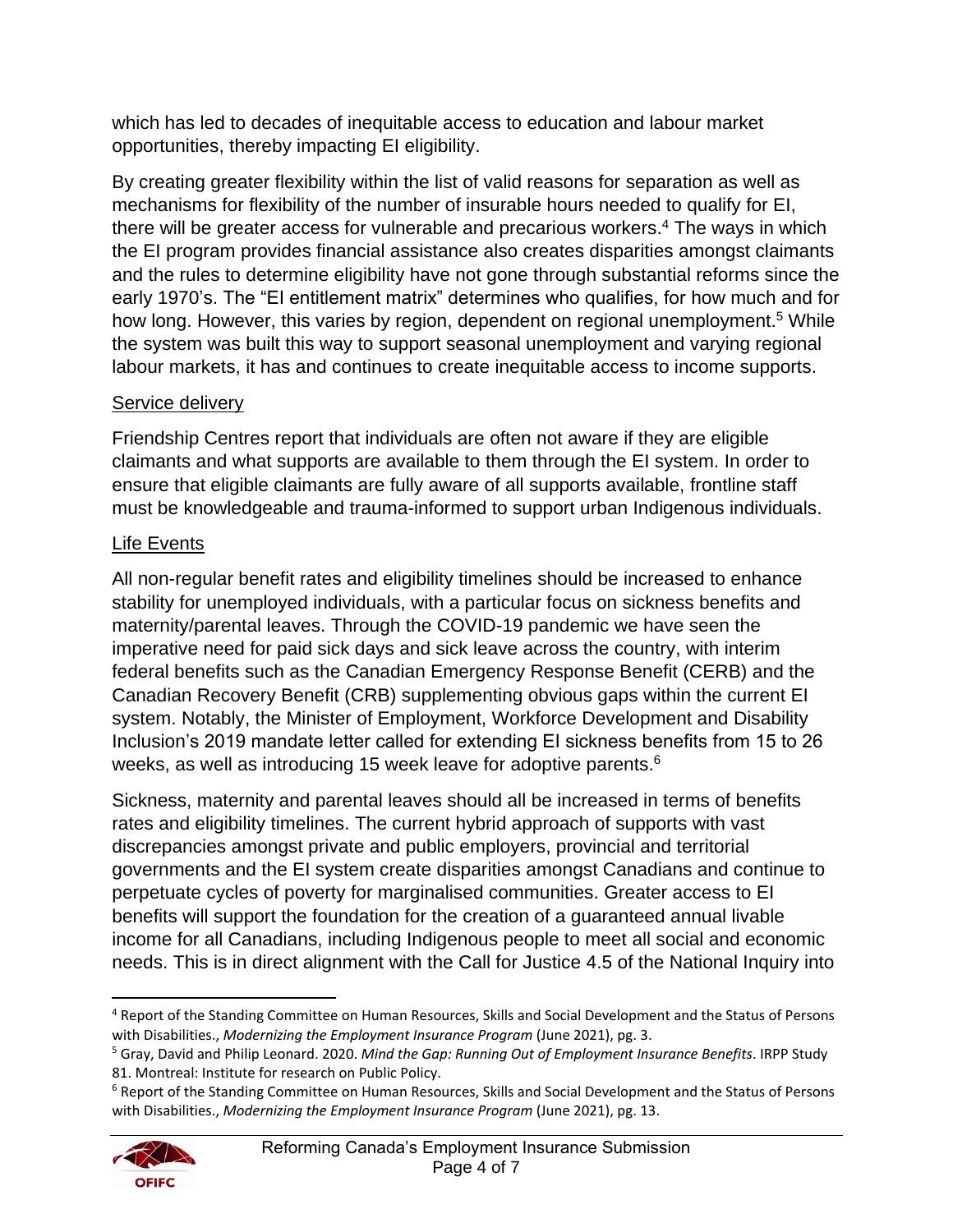Missing and Murdered Indigenous Women and Girls.<sup>7</sup> Flexible and enhanced benefits for adoption will also create greater opportunities to keep Indigenous children within family and community networks and reduce the number of Indigenous children who are a part of the child welfare system.

The OFIFC also recommends greater flexibility for those accessing EI benefits through life events to have enhanced access to employment and training opportunities while receiving benefits. Increased access to education and training opportunities supports mental health and wellbeing, opportunities to upskill or career ladder and removes barriers to re-entering the labour force.

## Gender Gaps & Exclusion

EI weekly benefits are equal to 55% of a claimants' insurable earnings (or 33% if claiming extended parental benefits), during their variable best weeks over a qualifying period, which is usually 52 weeks, up to a maximum amount. Data presented in the Standing Committee on Human Resources, Skills and Social Development and the Status of Persons with Disabilities recent report demonstrates that due to pre-existing structural pay gaps between women and men, women receive smaller payments across all average weekly, parental and sickness benefits. $8$  The system currently perpetuates gender wage gaps and must be wholly reconceptualised accounting for equity and inclusion.

There is also a need for data in relation to 2SLGBTQQIA+ individuals to determine where all individuals fall within the average benefits payments. The EI program as it is currently constructed, favours male-identifying individuals in regions of the province with high unemployment rates, creating disparities both based on gender identification and geography.

In alignment with both the Calls for Justice from the Final Report of the National Inquiry into Missing and Murdered Indigenous Women and Girls (2019), <sup>9</sup> as well as

<sup>&</sup>lt;sup>9</sup> Specifically, Calls for Justice 4.2 "We call upon all governments to recognize Indigenous Peoples' right to selfdetermination in the pursuit of economic social development. All governments must support and resource economic and social progress and development on an equitable basis, as these measures are required to uphold the human dignity, life, liberty and security of Indigenous women, girls and 2SLGBTQQIA people. All Governments must support and resource community-based supports and solutions designed to improve social and economic security, led by Indigenous women, girls and 2SLGBTQQIA people. This support must come with long-term, sustainable funding designed to meet the needs and objectives as defined by Indigenous Peoples and communities." And 4.5: "We call upon all governments to establish a guaranteed annual livable income for all Canadians, including Indigenous Peoples, to meet all their social and economic needs. This income must take into account diverse needs, realities and geographic locations." National Inquiry into Missing and Murdered Indigenous



<sup>7</sup> National Inquiry into Missing and Murdered Indigenous Women and Girls. (2019). 'Reclaiming Power and Place: The Final Report of the National Inquiry into Missing and Murdered Indigenous Women and Girls: Executive Summary.' Canada. 68.

<sup>8</sup> Report of the Standing Committee on Human Resources, Skills and Social Development and the Status of Persons with Disabilities., *Modernizing the Employment Insurance Program* (June 2021), pg. 26.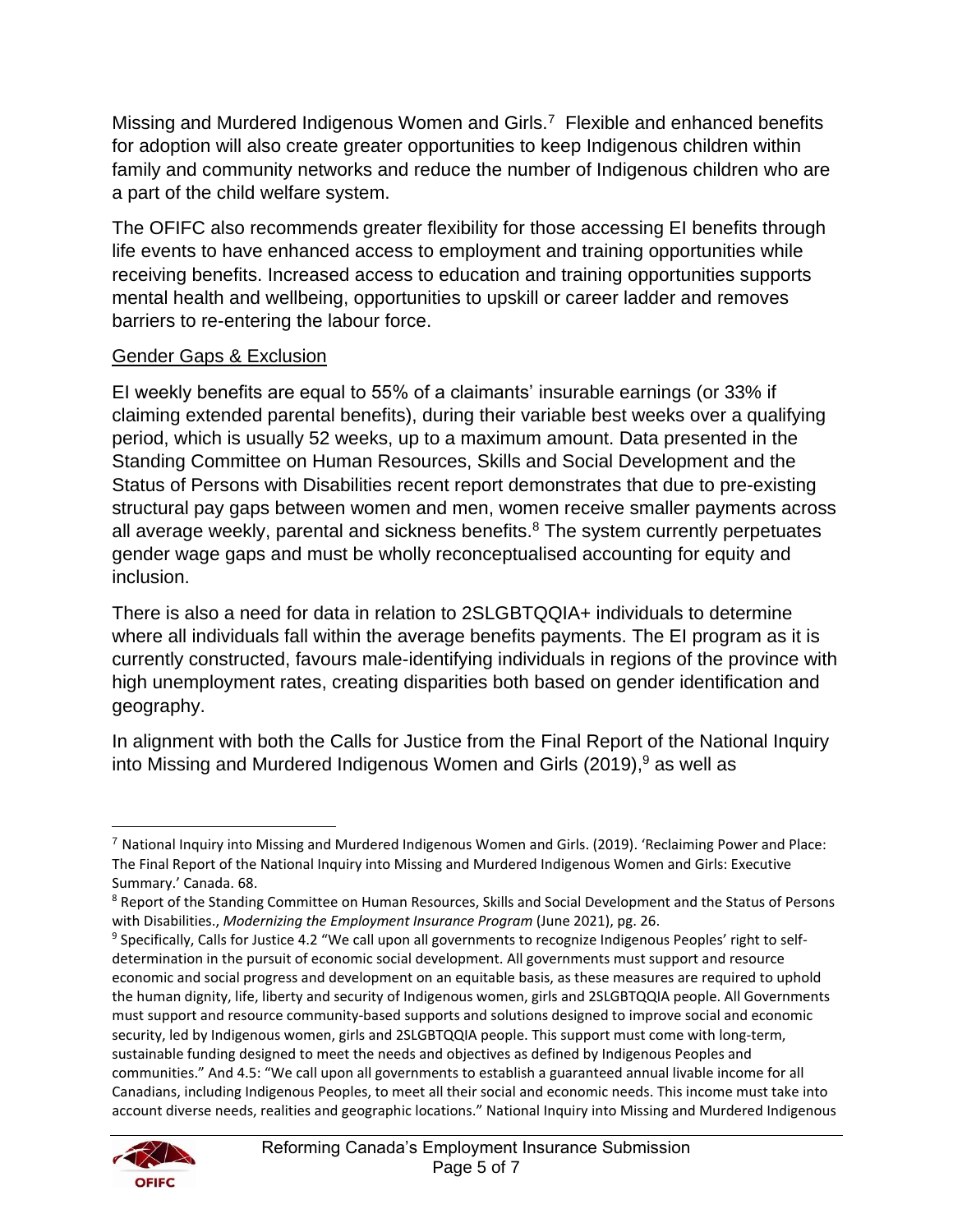recommendations from the MMIWG2SLGBTQQIA+ National Action Plan Final Report  $(2021)$ ,<sup>10</sup> the EI program must be reconceptualised to ensure that all Indigenous people have equitable access to federal income supports as a poverty reduction strategy and to enhance labour force opportunities.

# Recommendations:

- 1. The EI program currently perpetuates gender wage gaps and must be reconceptualised accounting for equity and inclusion. It is recommended that the formulas used to determine EI eligibility, as well as the amounts and timelines individuals qualify for be updated to reflect more equitable disbursements;
- 2. Increasing rates above 55%, building towards a foundation of a federal social safety net that is inclusive of rates above all measures of poverty;
- 3. Increasing the maximum timeline of eligibility for sickness, maternity, parental and other life events recognising changing labour market needs and family responsibilities;
- 4. Greater flexibility within the list of valid reasons for employment separation and built in flexibility for the amount of qualified hours required for vulnerable workers to qualify for EI;
- 5. Individuals have greater opportunities to access employment and training opportunities while receiving benefits; and
- 6. Service Canada staff must be trauma-informed and knowledgeable of the scope of supports available for Indigenous claimants.

Women and Girls. (2019). 'Reclaiming Power and Place: The Final Report of the National Inquiry into Missing and Murdered Indigenous Women and Girls: Executive Summary.' Canada. Pg. 67-68.

<sup>&</sup>lt;sup>10</sup> Recommendations in relation to the Right to Safety a Security – "... Establishment of a guaranteed Annual Income" and "Provide specific financial services that lead to financial security and personal wealth." 2SLGBTQQIA+ Sub-Working Group. (2021). 'MMIWG2SLGBTQQIA+ National Action Plan Final Report.' Pg. 46.